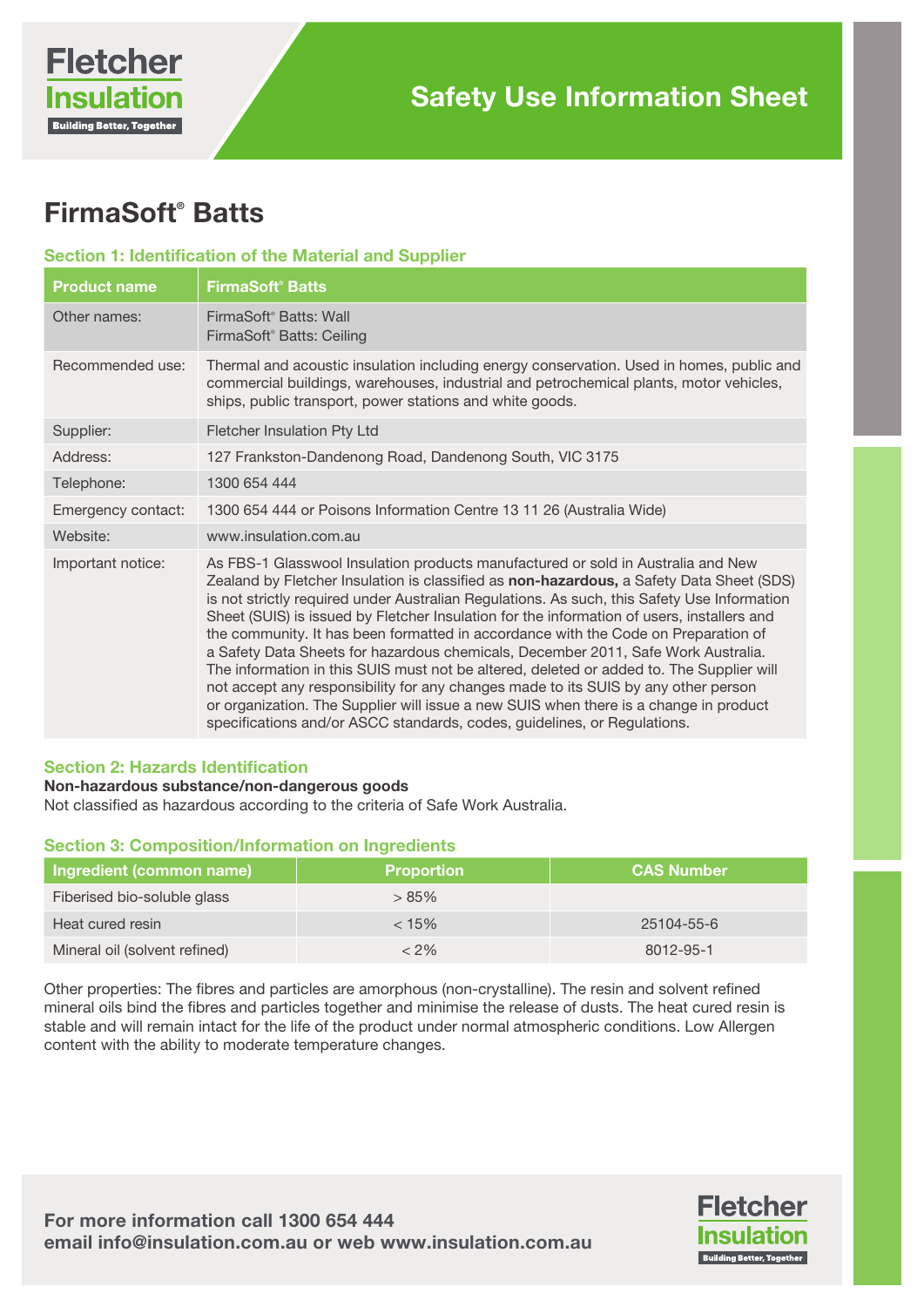### Section 4: First Aid Measures

| Inhalation: | If exposed to excessive levels of dust, leave area of dust exposure and remain<br>away until coughing and other symptoms subside. Other measures are usually not<br>necessary. Seek medical attention if symptoms persist.                                                                                |
|-------------|-----------------------------------------------------------------------------------------------------------------------------------------------------------------------------------------------------------------------------------------------------------------------------------------------------------|
| Ingestion:  | Rinse mouth and drink water. Seek medical attention if symptoms occur.                                                                                                                                                                                                                                    |
| Skin:       | In case of skin contact, rinse with cool water and then wash affected areas with<br>soap and warm water. Mechanical action of fibres on skin can cause itchiness.<br>A commercially available skin cream or lotion may be helpful to treat dry skin areas.<br>Seek medical attention if symptoms persist. |
| Eyes:       | Flush with copious amounts of water. if symptoms persist seek medical attention.                                                                                                                                                                                                                          |

## Section 5: Fire Fighting Measures

| Specific hazards:                       | Specific Hazards: Non-flammable. FirmaSoft® Batts are non-flammable but the plastic<br>wrapping and resin binder may decompose, smoulder or burn in a fire or when heated<br>above $300^{\circ}$ C.                                                                           |
|-----------------------------------------|-------------------------------------------------------------------------------------------------------------------------------------------------------------------------------------------------------------------------------------------------------------------------------|
| Fire fighting<br>procedures:            | If product is present in a fire, toxic gases may be evolved. Evacuate area and contact<br>emergency services Remain upwind and notify those downwind of hazard. Wear full<br>protective equipment including Self Contained Breathing Apparatus (SCBA) when<br>combating fire. |
| Suitable<br>extinguishing<br>media:     | Carbon dioxide (CO <sub>2</sub> ), water, water fog, foam and dry chemical.                                                                                                                                                                                                   |
| Hazardous<br>decomposition<br>products: | Resin binders and facings may decompose, smoulder or burn in fire situation or if<br>heated over 300°C.                                                                                                                                                                       |
| Hazchem Code:                           | Not allocated.                                                                                                                                                                                                                                                                |

# Section 6: Accidental Release Measures

Containment and clean up procedure: If product is torn or loose, reseal and minimise fibre release. Personnel directly involved in clean up should wear personal protective equipment as described in section 8 to prevent skin and eye irritation. Clean area so as to avoid dispersion of any irritant fibres using wet sweep methods or approved micro-filter equipped vacuum cleaner. Reuse where possible or place in a sealable plastic bag for disposal according to local authority guidelines.

### Section 7: Handling and Storage

| Handling: | Handling, installing or removing the product may result in some dust and airborne<br>fibre; minimise eye or skin contact and inhalation during handling, installation and<br>removal. Observe good personal hygiene including washing hands before eating.<br>Remove protective equipment before entering eating areas. FirmaSoft® Batts, once<br>installed, do not release dust or fibres and do not cause any health effects. |
|-----------|---------------------------------------------------------------------------------------------------------------------------------------------------------------------------------------------------------------------------------------------------------------------------------------------------------------------------------------------------------------------------------------------------------------------------------|
| Storage:  | Store in sealed container in cool, dry area, removed from foodstuffs. Ensure packages<br>are adequately labelled, protected from physical damage and sealed when not in use.<br>Avoid packaging being stored under UV light (direct sunlight) for long periods.                                                                                                                                                                 |

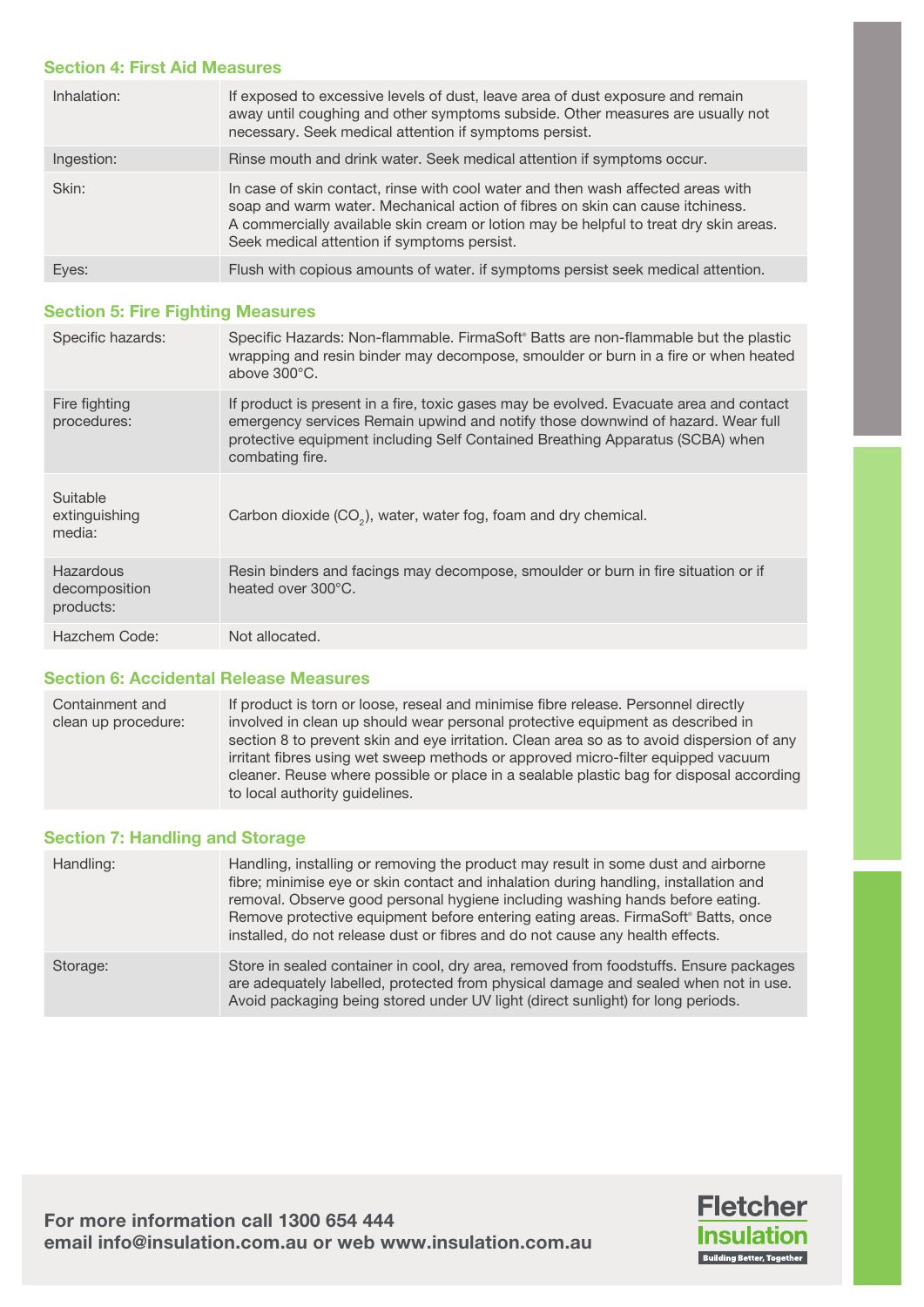## Section 8: Exposure Controls/Personal Protection

| <b>Exposure Standards</b><br>(Safe Work Australia): | Fletcher Insulation recommends keeping exposures to dust and other atmospheric<br>contaminants as low as is reasonably practicable. No specific Workplace Exposure<br>Standard (WES) applies to the dust or modified bonded fibre from FirmaSoft® Batts.<br>FirmaSoft® Batts are made with FBS-1 Glasswool. FBS-1 Glasswool Insulation<br>manufactured by ICANZ member companies are of low biopersistence. Dust from<br>these products is regarded as nuisance dust, and the exposure standard for nuisance<br>dusts of 10 mg/m <sup>3</sup> , measured as inhalable dust (8-hour Time-Weighted Average (TWA) <sup>*</sup><br>should be applied.<br>In typical installation conditions or where work is being done on insulated premises,<br>a variety of dusts may be present. In any work area where almost all the airborne<br>material is fibrous FBS-1, then a Workplace Exposure Standard (WES) of 2mg/m <sup>®</sup><br>(inhalable dust) applies.<br>*An 8-hour time-weighted average (TWA) exposure is the average airborne concentration measured over an<br>eight-hour working day and a 5-day working week, over an entire working life. According to current knowledge,<br>this concentration should not impair the health or cause undue discomfort to nearly all workers. |
|-----------------------------------------------------|------------------------------------------------------------------------------------------------------------------------------------------------------------------------------------------------------------------------------------------------------------------------------------------------------------------------------------------------------------------------------------------------------------------------------------------------------------------------------------------------------------------------------------------------------------------------------------------------------------------------------------------------------------------------------------------------------------------------------------------------------------------------------------------------------------------------------------------------------------------------------------------------------------------------------------------------------------------------------------------------------------------------------------------------------------------------------------------------------------------------------------------------------------------------------------------------------------------------------------------------------------------------------------------|
| Engineering controls:                               | Local exhaust ventilation is recommended when dusts can be released in excess of<br>established airborne exposure limits. If cutting or trimming with power equipment,<br>dust collectors and local ventilation should be used. Keep work area clean of dust and<br>fibres by using an industrial vacuum cleaner with high efficiency filter or wetting down<br>area with water. Never use compressed air and avoid dry sweeping.                                                                                                                                                                                                                                                                                                                                                                                                                                                                                                                                                                                                                                                                                                                                                                                                                                                        |
| Personal protection                                 |                                                                                                                                                                                                                                                                                                                                                                                                                                                                                                                                                                                                                                                                                                                                                                                                                                                                                                                                                                                                                                                                                                                                                                                                                                                                                          |
| Respiratory protection:                             | Wear an approved dust respirator in poorly ventilated areas where local exhaust is<br>not feasible, if TLV is exceeded, and/or when dusty conditions exist. See Australian<br>Standards AS/NZS 1715 and 1716 for more information.                                                                                                                                                                                                                                                                                                                                                                                                                                                                                                                                                                                                                                                                                                                                                                                                                                                                                                                                                                                                                                                       |
| Eye protection:                                     | Wear safety glasses with side shields or goggles to avoid eye irritation. See Australian<br>Standards AS 1336 and AS/NZS 1337 for more information.                                                                                                                                                                                                                                                                                                                                                                                                                                                                                                                                                                                                                                                                                                                                                                                                                                                                                                                                                                                                                                                                                                                                      |
| Skin protection:                                    | Direct skin contact can be minimised by wearing long sleeved shirts and long trousers,<br>a cap or hat, and standard duty gloves. See Australian Standards AS2161 and 2919<br>and AS/NZS 2210 for more information.                                                                                                                                                                                                                                                                                                                                                                                                                                                                                                                                                                                                                                                                                                                                                                                                                                                                                                                                                                                                                                                                      |
| <b>Hygiene Practices:</b>                           | Food, beverages and tobacco products should not be stored or consumed where<br>this material is in use. Always wash hands before smoking, eating, drinking or using<br>the toilet. Work clothes should be washed regularly and separately from other clothes<br>before storage or re-use. Provide eyewash fountains and safety showers in close<br>proximity to points of potential exposure.                                                                                                                                                                                                                                                                                                                                                                                                                                                                                                                                                                                                                                                                                                                                                                                                                                                                                            |

# Section 9: Physical and Chemical Properties

| Appearance:                 | A matt of pink fibrous material resembling wool. It is supplied in<br>different shapes and sizes, packaged in plastic or cardboard boxes.<br>It may be rigid or flexible; and facings such as aluminium foil, vinyl,<br>and synthetic tissues applied to meet specific purposes. |
|-----------------------------|----------------------------------------------------------------------------------------------------------------------------------------------------------------------------------------------------------------------------------------------------------------------------------|
| Physical properties:        | Batt or roll of mineral fibres                                                                                                                                                                                                                                                   |
| Odour:                      | Slight amine odour                                                                                                                                                                                                                                                               |
| Melting range:              | $>704^{\circ}$ C                                                                                                                                                                                                                                                                 |
| Boiling range:              | Not applicable                                                                                                                                                                                                                                                                   |
| Decomposition temperature:  | $>300^{\circ}$ C                                                                                                                                                                                                                                                                 |
| Volatile Component (% vol): | $< 1\%$                                                                                                                                                                                                                                                                          |
| Solubility in Water (g/L):  | Insoluble                                                                                                                                                                                                                                                                        |
| pH (as supplied)            | Not applicable                                                                                                                                                                                                                                                                   |

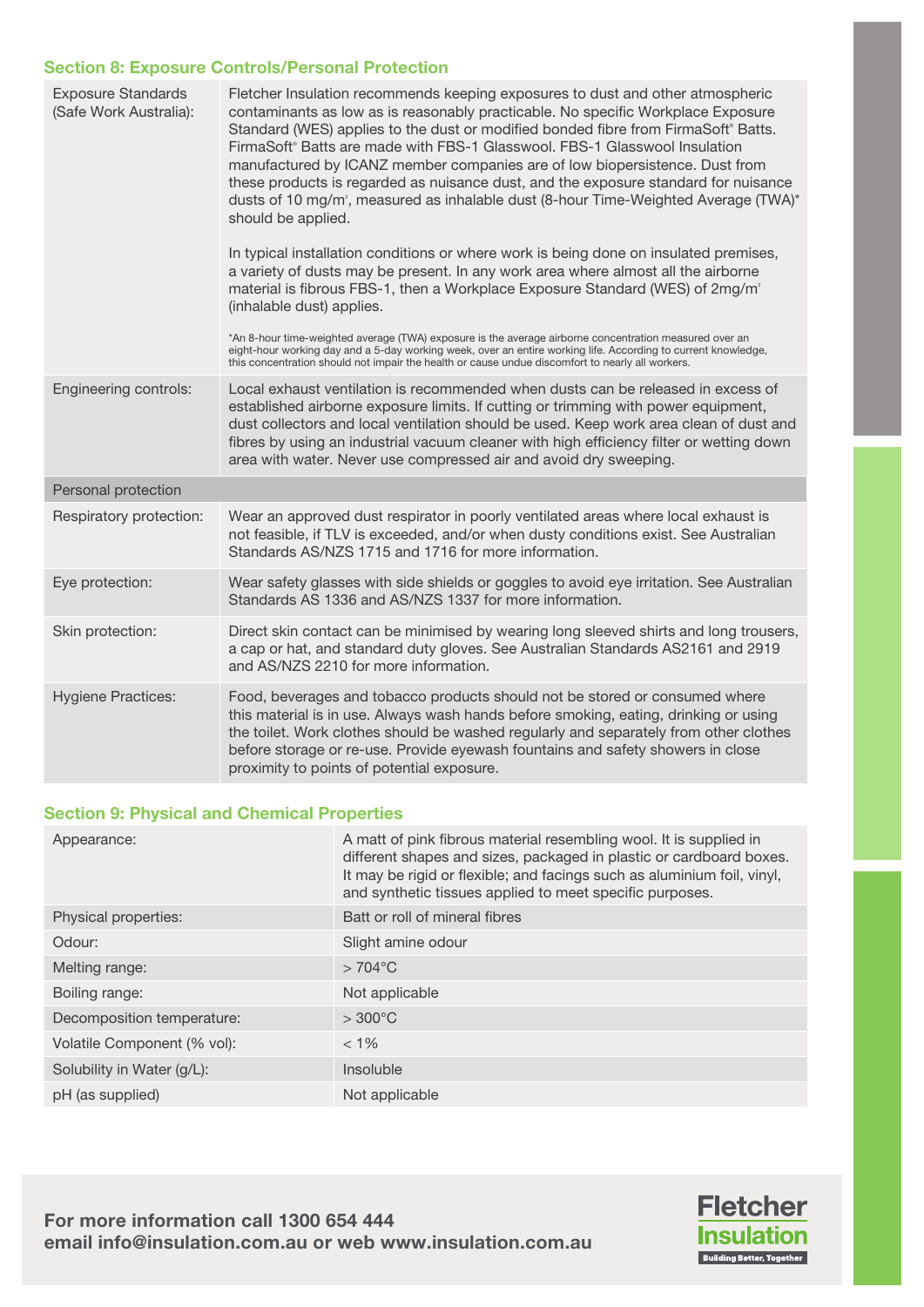## Section 10: Stability and Reactivity

| Chemical stability:               | No reported incompatibilities, however resin binders may be attacked<br>by acidic, alkaline or solvent based substances. The cured resin is<br>stable and will remain intact for the life of the product under normal<br>atmospheric conditions. |
|-----------------------------------|--------------------------------------------------------------------------------------------------------------------------------------------------------------------------------------------------------------------------------------------------|
| Hazardous decomposition products: | None known                                                                                                                                                                                                                                       |
| Hazardous polymerisation:         | None known                                                                                                                                                                                                                                       |
| Conditions to avoid:              | Physical damage                                                                                                                                                                                                                                  |

# Section 11: Toxicological Information

| Acute<br>health<br>effects:   | Products used in high temperature applications (above 177°C, may release gases (CO <sub>2</sub> ,<br>formaldehyde, amines) from the resin bonding which are irritating to the eyes, nose and throat<br>during initial heat-up. in confined or poorly ventilated areas, use air supplied respirators during the<br>first heat-up cycle.                                                                                   |
|-------------------------------|--------------------------------------------------------------------------------------------------------------------------------------------------------------------------------------------------------------------------------------------------------------------------------------------------------------------------------------------------------------------------------------------------------------------------|
| Inhalation:                   | The dust may cause discomfort of the nose, throat and respiratory tract, especially in those<br>suffering from upper respiratory or chest complaints such as hay fever asthma or bronchitis.                                                                                                                                                                                                                             |
| Ingestion:                    | Unlikely under normal conditions of use, but would result in irritation of the lips,<br>mouth and stomach.                                                                                                                                                                                                                                                                                                               |
| Eye:                          | FirmaSoft® Batts dust is a mechanical irritant. If it gets into the eyes, it may cause eye discomfort<br>resulting in watering and redness.                                                                                                                                                                                                                                                                              |
| Skin:                         | Handling FirmaSoft® Batts and its dust may irritate the skin resulting in itching and occasionally a<br>red rash. The rash is not allergic and usually disappears quickly.                                                                                                                                                                                                                                               |
| Chronic<br>health<br>effects: | There are no known long term health effects. FirmaSoft® Batts fibres have been shown to be<br>bio-soluble, which means that any fibres inhaled into the lungs dissolve in body fluids and are<br>then cleared from the lungs. Safe Work Australia (formerly ASCC/NOHSC) and international<br>authorities do not classify mineral wool fibres with high bio-solubility as carcinogenic or capable<br>of causing fibrosis. |

# Section 12: Ecological Information

Ecotoxicity: Neither the raw materials nor the finished product contain any ozone depleting chemicals. This product is not classified as a hazardous air pollutant. FirmaSoft® Batts is bio-soluble and in most ecosystems it would be expected to solubilize over a period of weeks to months. Binder-coated glasswool is hydrophobic, therefore no adverse environmental effects would be expected if this product were accidentally released in the water or soil. No harm to fish or wildlife would be caused by this product.

Mobility: No information available

# Section 13: Disposal Considerations

Place in sealed, appropriately labelled plastic bags and dispose of or in accordance with local authority guidelines. Label bags as Non-hazardous or as general building waste. Clean area with micro equipped vacuum or wet sweep. Any waste material should be cleaned up and disposed of in accordance with local authority guidelines. Use protective equipment as described in the Exposure section 8 when handling uncontained material.

#### Section 14: Transportation Information

| Transport requirements: | Not regulated for transport of dangerous goods:<br>ADG7, UN, IATA, IMDG |
|-------------------------|-------------------------------------------------------------------------|
| Hazchem code:           | Not applicable                                                          |